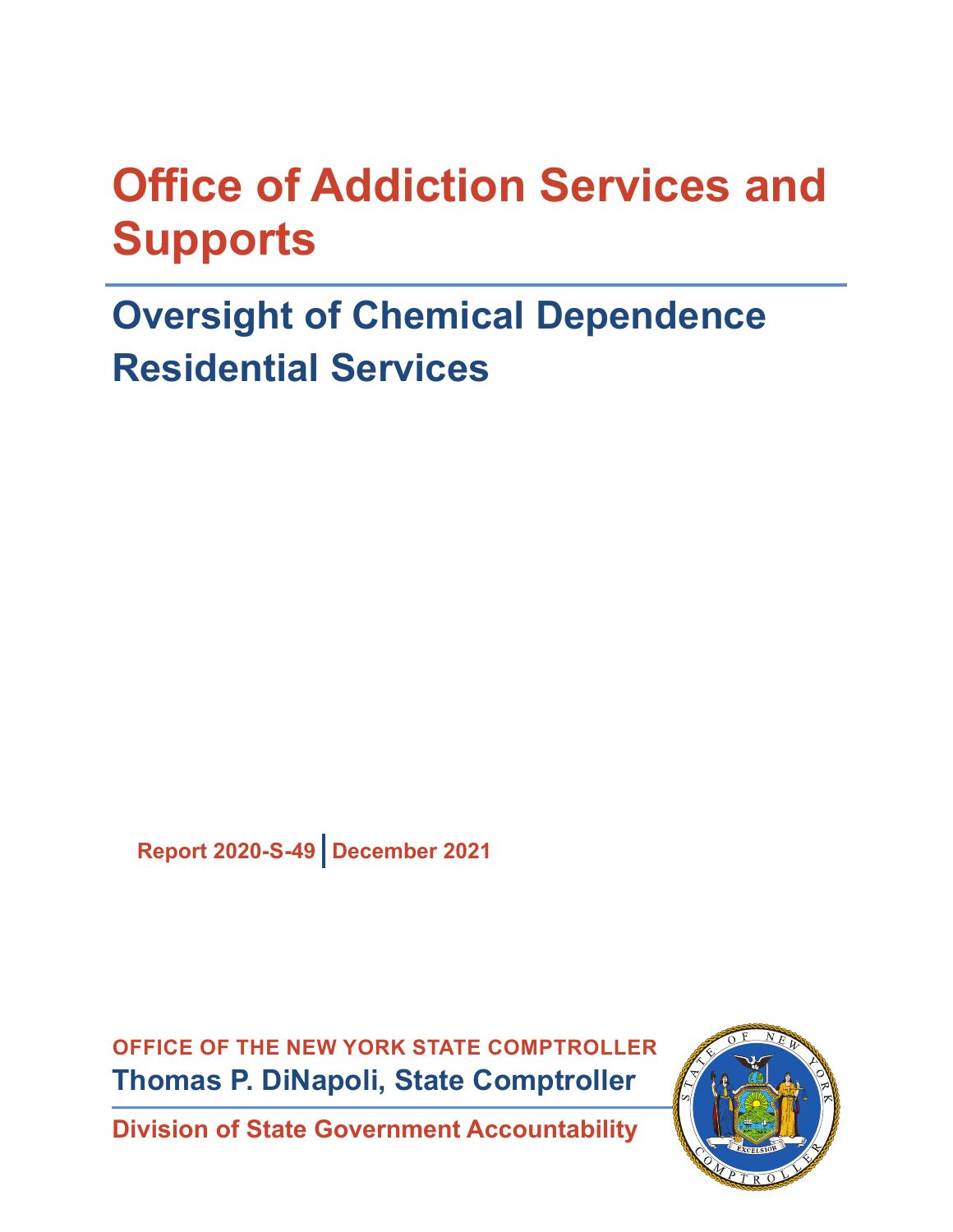## **Audit Highlights**

### **Objective**

To determine whether the Office of Addiction Services and Supports (OASAS) properly monitored residential services to ensure conditions are safe and secure for patients. The audit covered the period from April 2017 through February 2021, and also included the most recent recertification review performed at each program, some of which were prior to April 2017. In addition, we included publicly available COVID-19–related information through June 2021.

#### **About the Program**

OASAS provides services for over 680,000 individuals annually through its approximately 1,700 prevention, treatment, and recovery programs. OASAS' mission is to improve the lives of New Yorkers by leading a comprehensive system of addiction services for prevention, treatment, and recovery. OASAS oversees Chemical Dependence Residential Services delivered by certified providers, including Community Residential (CR) and Supportive Living (SL) services. A CR program provides supervised services to people who are transitioning into abstinent living. An SL program is designed to promote independent living in a supervised setting. As of December 22, 2020, there were 64 CR and 32 SL programs (Programs) in New York State.

OASAS is responsible for certifying residential services and issuing operating certificates, pursuant to requirements established in State law and New York Codes, Rules and Regulations (Regulations). A Program's eligibility for certification is contingent on the results of an OASAS inspection of the Program's compliance with all applicable laws, rules, and regulations. Depending on their compliance rating, Programs may be certified to operate for a 6-month or 1-, 2-, or 3-year period before their next recertification review is due. OASAS suspended all on-site recertification reviews due to the COVID-19 disaster emergency.

For Programs whose certification is due for renewal, OASAS is required to conduct recertification reviews before the expiration date of the current certification. Recertification reviews are unannounced and include an on-site inspection of facility conditions and safety, review of patient records, examination of staffing patterns and staff qualifications, and assessment of compliance with reporting requirements. OASAS has developed procedures for completing recertification reviews, including a tool used by regional office staff that encompasses all the requirements of the review and the steps that must be performed during the review. Where OASAS identifies any regulatory deficiencies, the Program is required to take all actions necessary to correct them and submit a corrective action plan of the specific actions planned or taken to bring the Program into compliance.

In addition to recertification reviews, OASAS performs interim or focused reviews to determine whether Program residences are operating in a manner that is safe and suitable for residents and whether several key policies, procedures, and methods are up to date, fully implemented, and being adhered to.

### **Key Findings**

OASAS is not adequately monitoring the Programs, as prescribed in the Regulations. OASAS is not meeting the recertification review requirements, and many Programs' operating certificates are past their end date. In addition, OASAS is not always conducting appropriate follow-up of Programs to verify that all deficiencies have been addressed – including obtaining documentation from Programs supporting that corrective action has been taken. This lack of oversight and action poses an increased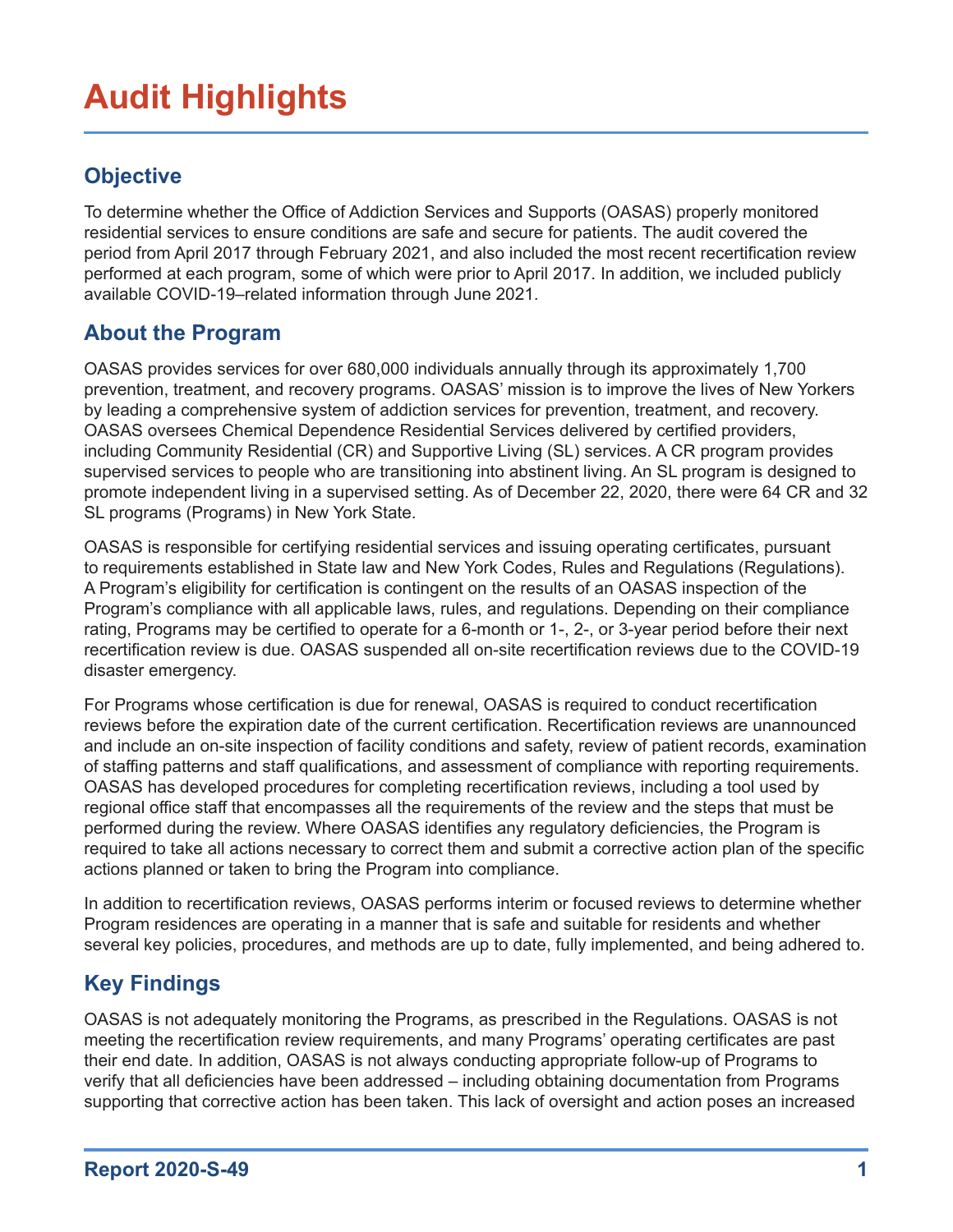risk to the safety and security of the conditions of Programs and the vulnerable populations served. Specifically, we found that:

- Of the 76 Programs due for recertification during our audit period, all 76 had a recertification review that was past due. Of these 76 Programs, 49 (64%) were more than a year past due for a recertification review prior to the COVID-19 disaster emergency. Therefore, in addition to already being overdue for recertification, these 76 residential Programs operated without a recertification review for at least an additional 15 months during the disaster emergency period.
- For a judgmental sample of 25 Programs, we determined 10 (40%) did not receive any type of documented on-site visit during the recertification period. For this same judgmental sample of 25 Programs, OASAS had identified a total of 243 regulatory deficiencies at the last recertification review. We determined that, for 98 (40%) of the deficiencies, the Programs did not provide adequate documentation of specific actions planned or taken to achieve compliance, nor did OASAS follow up with the Programs to obtain documentation or verify that actions had been taken.

#### **Key Recommendations**

- **Perform recertification reviews for all Programs that are overdue.**
- **Implement an effective monitoring system to ensure that all recertification reviews are performed** timely.
- **Implement procedures to ensure that OASAS staff conduct appropriate follow-up of Programs** with deficiencies identified during recertification reviews.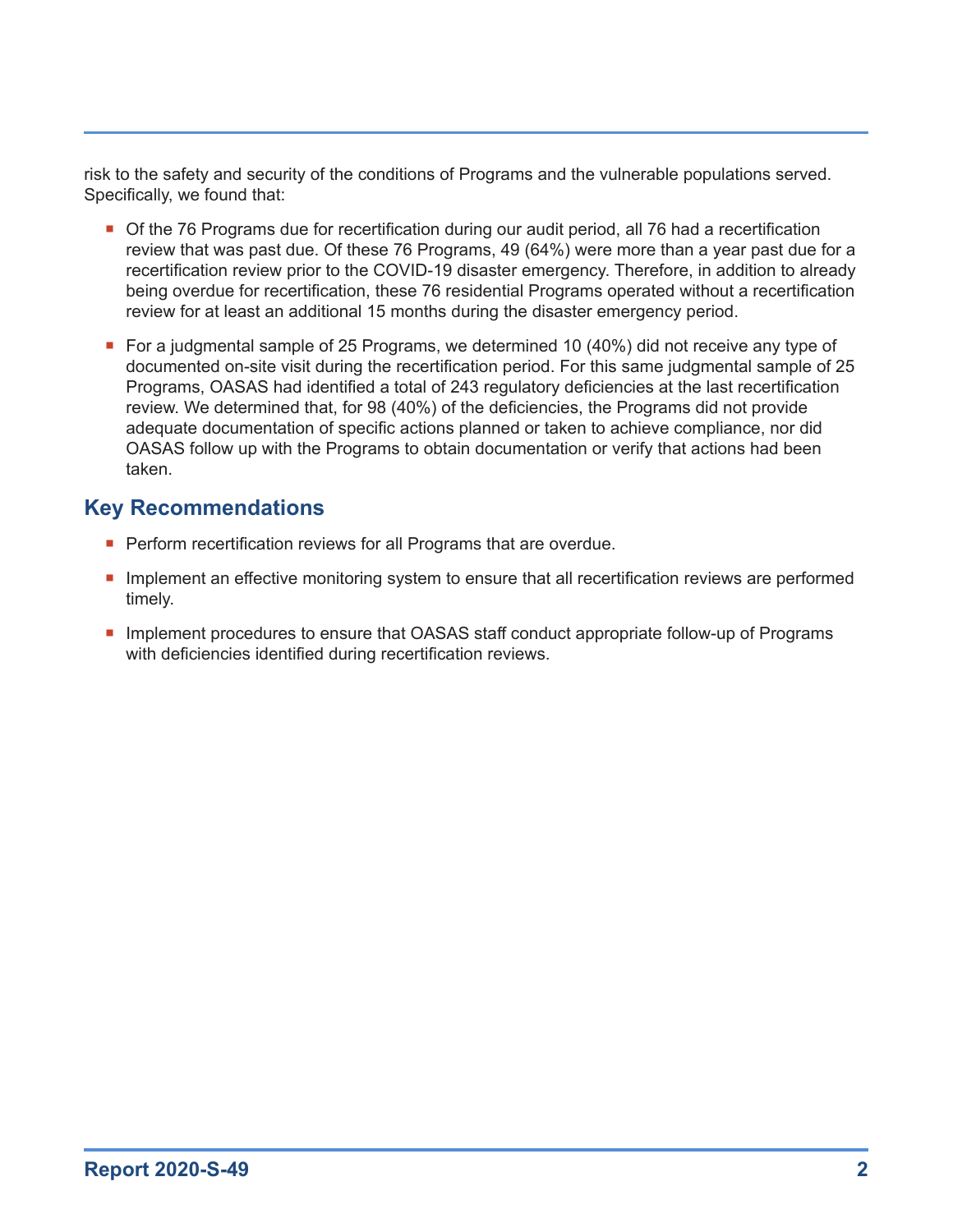

#### **Office of the New York State Comptroller Division of State Government Accountability**

December 3, 2021

Chinazo Cunningham, M.D. Acting Commissioner Office of Addiction Services and Supports 1450 Western Avenue Albany, NY 12203-3526

Dear Dr. Cunningham:

The Office of the State Comptroller is committed to helping State agencies, public authorities, and local government agencies manage their resources efficiently and effectively. By so doing, it provides accountability for the tax dollars spent to support government operations. The Comptroller oversees the fiscal affairs of State agencies, public authorities, and local government agencies, as well as their compliance with relevant statutes and their observance of good business practices. This fiscal oversight is accomplished, in part, through our audits, which identify opportunities for improving operations. Audits can also identify strategies for reducing costs and strengthening controls that are intended to safeguard assets.

Following is a report of our audit entitled *Oversight of Chemical Dependence Residential Services*. This audit was performed pursuant to the State Comptroller's authority under Article V, Section 1 of the State Constitution and Article II, Section 8 of the State Finance Law.

This audit's results and recommendations are resources for you to use in effectively managing your operations and in meeting the expectations of taxpayers. If you have any questions about this report, please feel free to contact us.

Respectfully submitted,

*Division of State Government Accountability*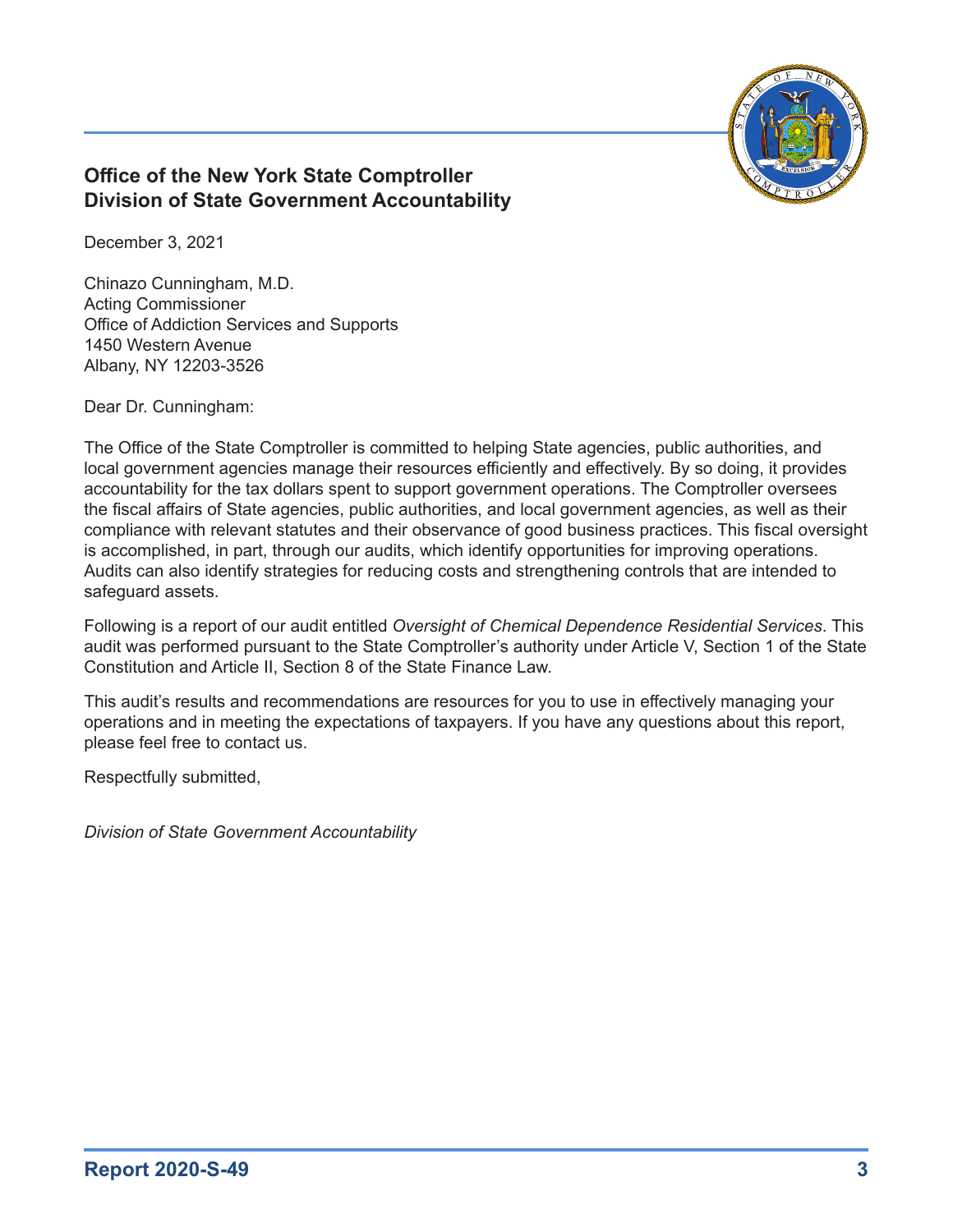## **Contents**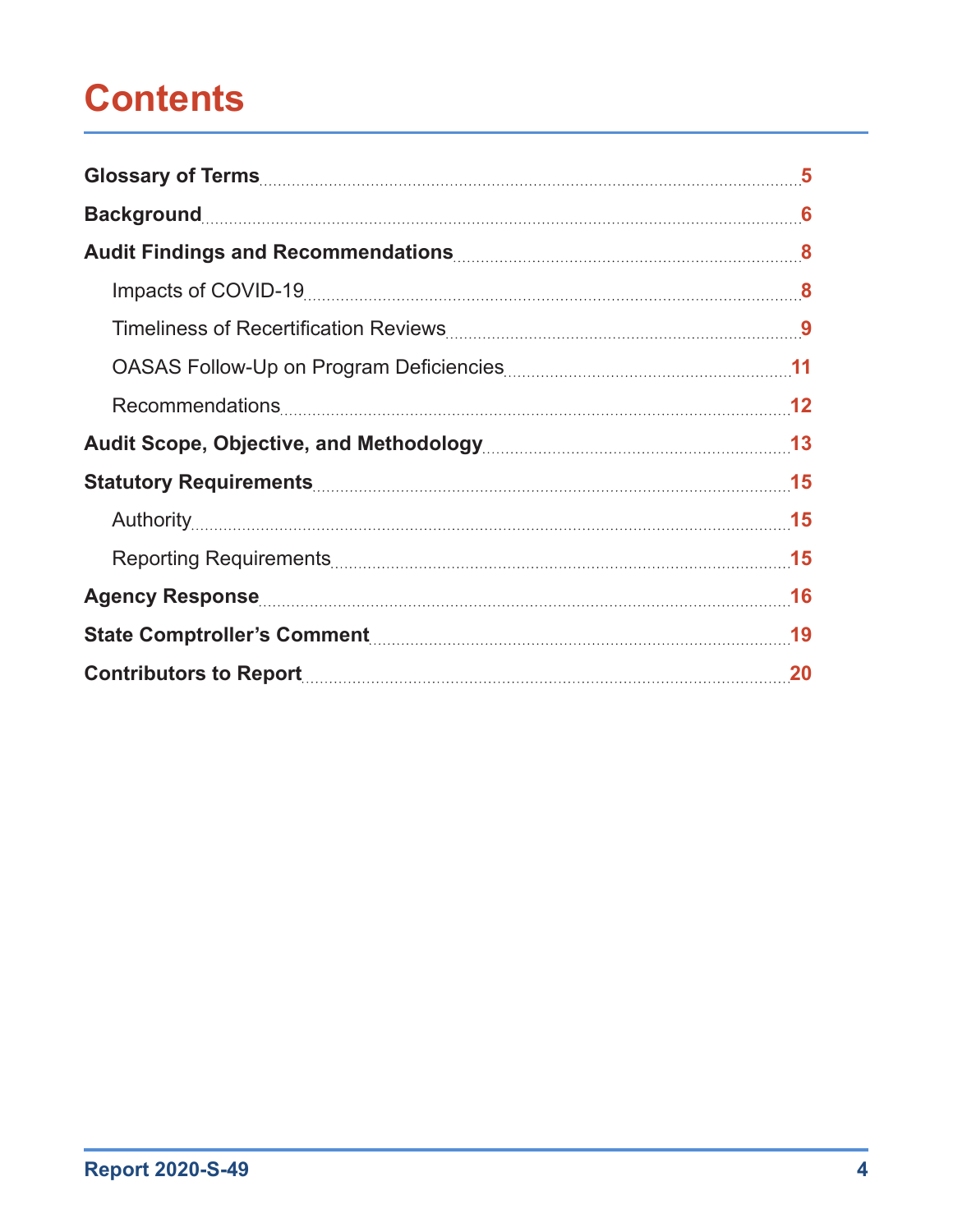# <span id="page-5-0"></span>**Glossary of Terms**

| Term               | <b>Description</b>                                                                                                         | <b>Identifier</b> |
|--------------------|----------------------------------------------------------------------------------------------------------------------------|-------------------|
| CAP                | Corrective action plan                                                                                                     | <b>Key Term</b>   |
| <b>CR</b> services | <b>Community Residential services</b>                                                                                      | <b>Key Term</b>   |
| <b>OASAS</b>       | Office of Addiction Services and Supports                                                                                  | Auditee           |
| Part 819 program   | Refers to New York Codes, Rules and<br>Regulations Title 14, Part 819 - Chemical<br><b>Dependence Residential Services</b> | <b>Key Term</b>   |
| Part 820 program   | Refers to New York Codes, Rules and<br>Regulations Title 14, Part 820 - Residential<br><b>Services</b>                     | <b>Key Term</b>   |
| Programs           | <b>Community Residential and Supportive Living</b><br>programs                                                             | <b>Key Term</b>   |
| <b>Regulations</b> | New York Codes, Rules and Regulations                                                                                      | Regulation        |
| <b>SL</b> services | <b>Supportive Living services</b>                                                                                          | <b>Key Term</b>   |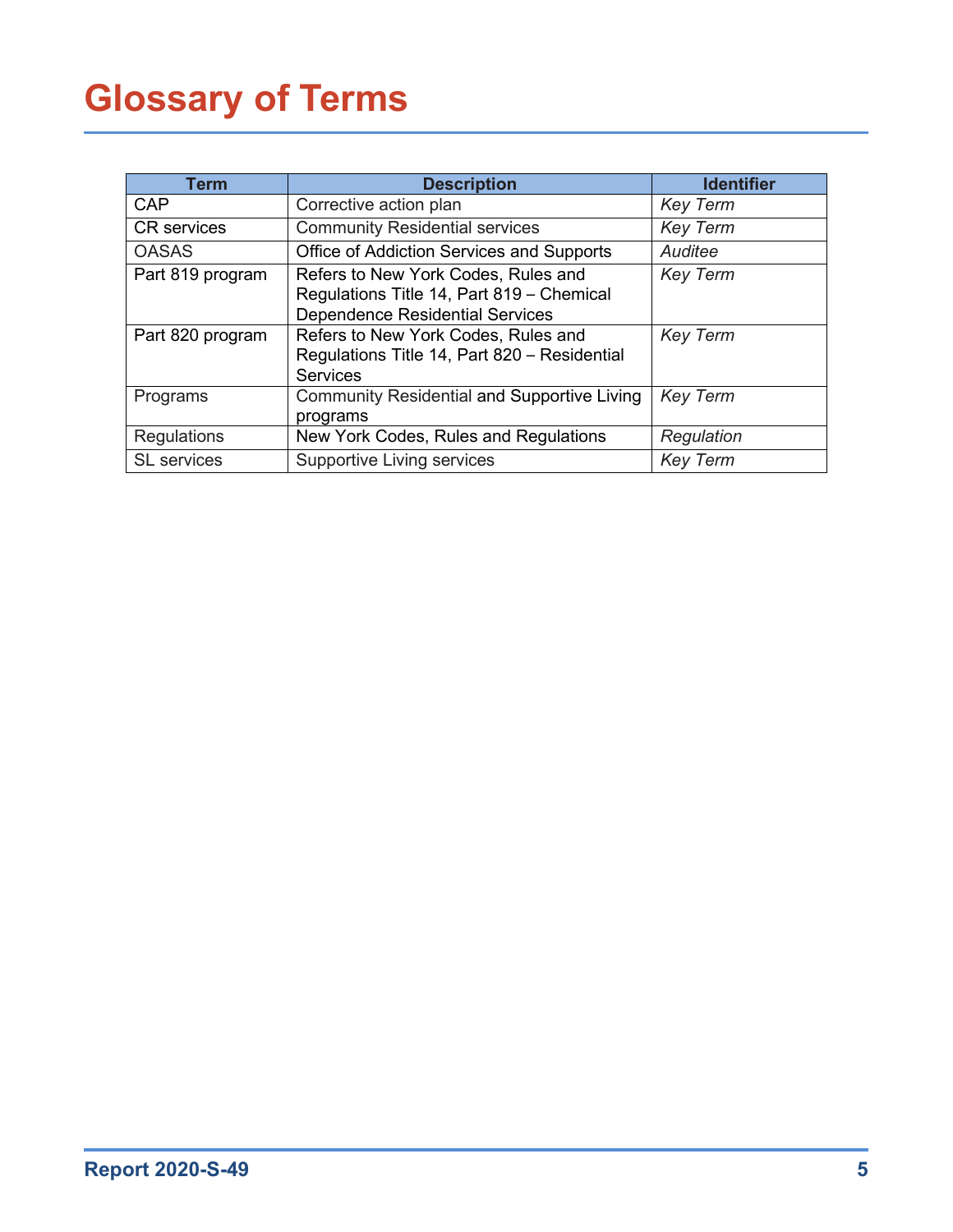## <span id="page-6-0"></span>**Background**

The Office of Addiction Services and Supports (OASAS) oversees one of the largest substance use disorder systems of care in the nation. Its approximately 1,700 prevention, treatment, and recovery programs provide services for over 680,000 New Yorkers each year, including inpatient and residential services for about 8,000. OASAS' mission is to improve the lives of New Yorkers by leading a comprehensive system of addiction services for prevention, treatment, and recovery.

OASAS' regulations – Title 14 of the New York Codes, Rules and Regulations (Regulations) – govern Chemical Dependence Residential Services (Part 819) delivered by certified providers. Part 819 programs can include three levels of residential services: intensive residential rehabilitation, community residential (CR), and supportive living (SL) services—the latter two are the focus of this audit. CR programs provide supervised services to individuals who are transitioning into abstinent living, specifically those who have completed or are completing a course of treatment but are not yet ready to return to an independent living environment and who may require ongoing clinical support. SL programs are designed to promote independent living in a supervised setting, intended for those who have completed treatment and are transitioning to independent living but do not require on-site staff on a 24-hour basis. As of December 22, 2020, there were 64 CR and 32 SL programs (Programs) in New York State.

In 2015, OASAS adopted regulations implementing a residential redesign that added residential programs, now known as Residential Services (Regulations Title 14, Part 820). The redesign was intended to increase flexibility for Programs to provide needed services within residential settings based on the needs of the individual. Part 820 includes three elements that the programs would be approved to provide either separately or in combination: stabilization, rehabilitation, and/or reintegration. The redesign was implemented with the expectation that Part 819 providers would convert their Programs to Part 820.

OASAS certifies residential services and issues operating certificates to providers that run Part 819 and Part 820 programs. Pursuant to the Regulations, before issuing an operating certificate, OASAS is required to inspect the Program for compliance with all applicable laws, rules, and regulations. In the case of recertification, OASAS must perform an inspection (or recertification review) and a fiscal viability review before the Program's current operating certificate expires. According to the Regulations, operating certificates may be issued for a 3-month, 6-month, 1-year, 2-year, or 3-year term, depending on the compliance rating achieved on the recertification review or fiscal viability review.

OASAS' Program recertification reviews are conducted on an unannounced basis and include on-site inspection of facility conditions and safety, review of patient records, examination of staffing patterns and staff qualifications, and assessment of compliance with reporting requirements. OASAS suspended the on-site recertification reviews for the COVID-19 disaster emergency. The fiscal viability reviews include an assessment of the financial information of the Program and the fiscal capability to effectively support services.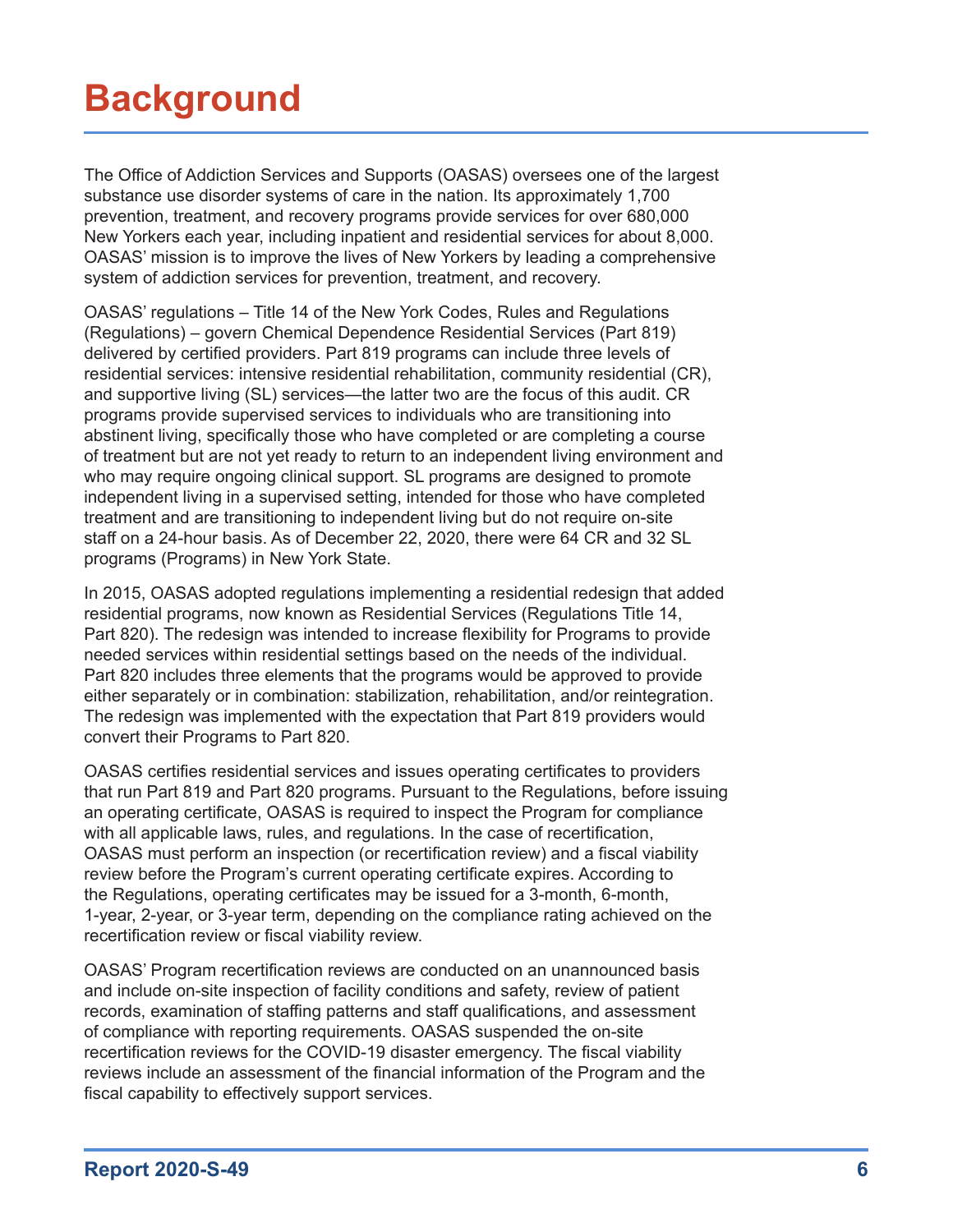Each Program receives a rating based on the lowest overall or quality indicator compliance score (as described in the chart below) in Case Record, Service Management, Facility Requirements, and General Safety categories, as determined by the Program review or the fiscal viability ratio determined by OASAS' Audit Services and Internal Audit Unit. The compliance rating correlates with a certificate renewal period, as shown in the following table, and is the basis for determining when a Program is due for its next recertification review.

| Substantial compliance | 3-year renewal                |
|------------------------|-------------------------------|
| Partial compliance     | 2-year renewal                |
| Minimal compliance     | 1-year renewal (conditional)  |
| Non-compliant          | 6-month renewal (conditional) |

Note: Although the Regulations allow a 3-month renewal term, OASAS does not use this option.

The on-site portion of the recertification review includes an assessment of the Program's reporting of any corrective action taken after the review, potentially including an unannounced interim regulatory compliance review to ensure attention to and correction of previously cited deficiencies. Upon completion of a recertification/interim regulatory compliance review, OASAS submits a written report to the Program describing the results of the review and identifying any regulatory deficiencies. The Program is required to take all actions necessary to correct all deficiencies reported and submit a corrective action plan (CAP) of the specific actions planned or taken to bring the Program into compliance.

OASAS has developed procedures for completing recertification reviews, including a tool used by regional office staff that encompasses all the requirements of the review and the steps that must be performed. In addition to recertification reviews, OASAS performs interim or focused reviews to determine whether Programs are operating in a manner that is safe and suitable for residents and whether key policies, procedures, and methods are up to date, fully implemented, and being followed. OASAS also conducts regional office reviews to assess resident care. Unlike recertification reviews, OASAS does not have a prescribed time frame for conducting interim, focused, or regional office reviews; rather, they are performed as needed.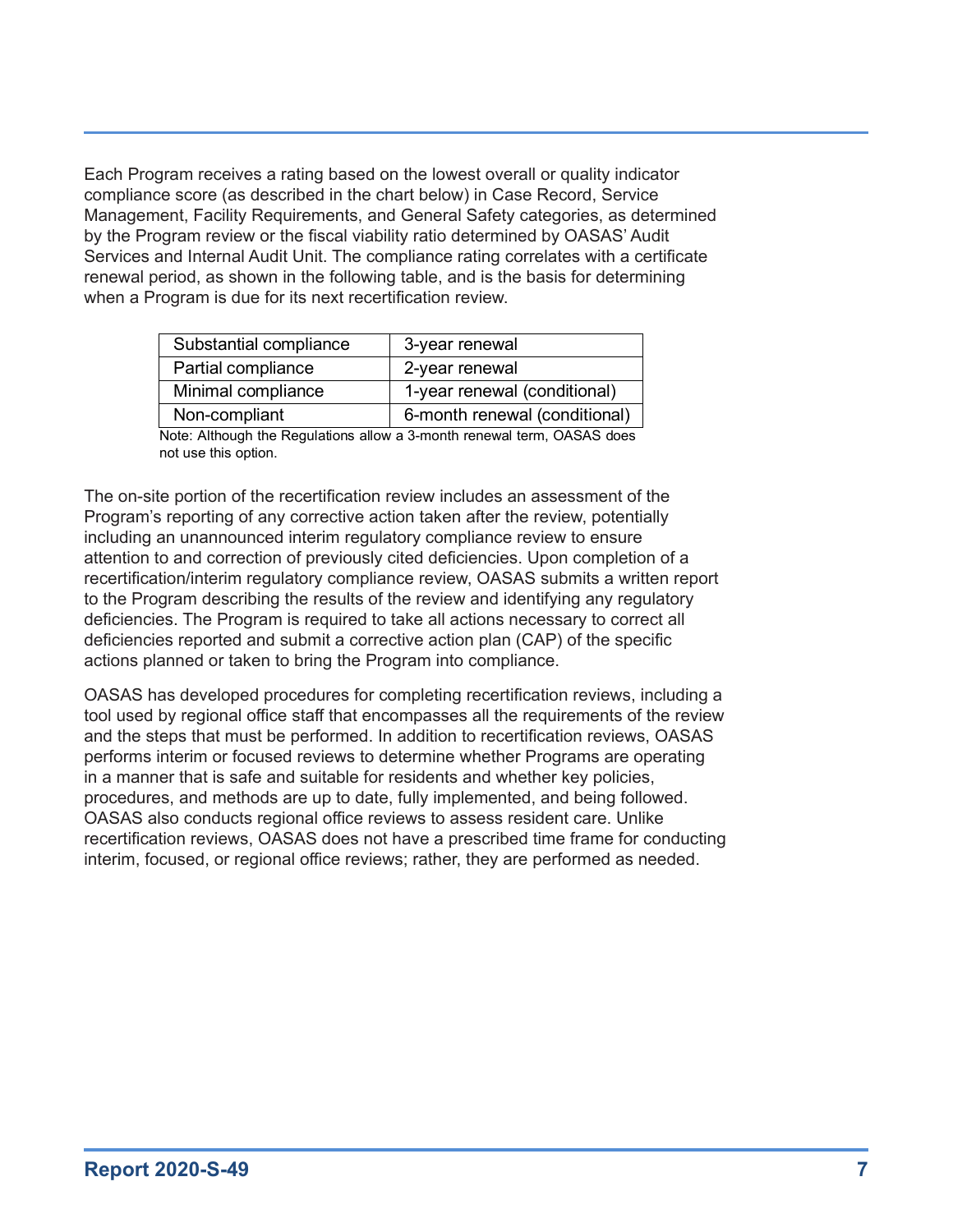# <span id="page-8-0"></span>**Audit Findings and Recommendations**

Given the vulnerability of the client population that relies on Programs for needed services, firm oversight of Programs by OASAS is imperative to ensure that they are operating in compliance with all applicable laws, rules, and regulations and that conditions are safe and secure for patients. However, we determined OASAS is not adequately monitoring Programs as prescribed in the Regulations. Specifically, OASAS is not meeting the recertification review requirements, and many Programs' operating certificates are past their end date. In addition, OASAS is not always conducting appropriate follow-up of Programs to verify that all deficiencies have been addressed – including obtaining documentation from Programs supporting that corrective action has been taken.

- Among the 76 Programs that were due for recertification during our audit period, recertification reviews were past due for all 76, including 49 (64%) that were more than a year overdue for a recertification review prior to the COVID-19 disaster emergency. Therefore, in addition to already being overdue for recertification, these 76 residential Programs operated without a recertification review for at least an additional 15 months during the disaster emergency period.
- **Furthermore, of a judgmental sample of 25 Programs, 10 (40%) did not receive** any type of documented on-site visit during the recertification period.
- From the same sample of 25 Programs, OASAS had identified a total of 243 deficiencies at recertification review. We determined that, for 98 (40%) of the deficiencies, the Programs did not provide adequate documentation of specific actions planned or taken to achieve compliance, nor did OASAS follow up with the Programs to obtain documentation or verify that actions had been taken.

The COVID-19 disaster emergency had significant impacts on New Yorkers, the addictions workforce, and individuals who are receiving addiction services or are vulnerable to addiction as well as their family members. OASAS' inadequate oversight and monitoring increased the risk that Programs were not operating in compliance with regulatory requirements prior to and during the disaster emergency—and potentially jeopardizing the safety and security of Program services and their clients. Moreover, as incidents of substance use disorder have increased due to the pandemic, the need for Program services will also likely increase. Therefore, it is vital that OASAS ensure the Programs are operating in compliance with regulatory requirements.

### **Impacts of COVID-19**

In a letter to the federal Department of Health and Human Services regarding its plans to use grant funding, OASAS highlighted the significant impact that the pandemic had on New Yorkers, the addictions workforce, and individuals who are receiving addiction services or are vulnerable to addiction as well as their family members.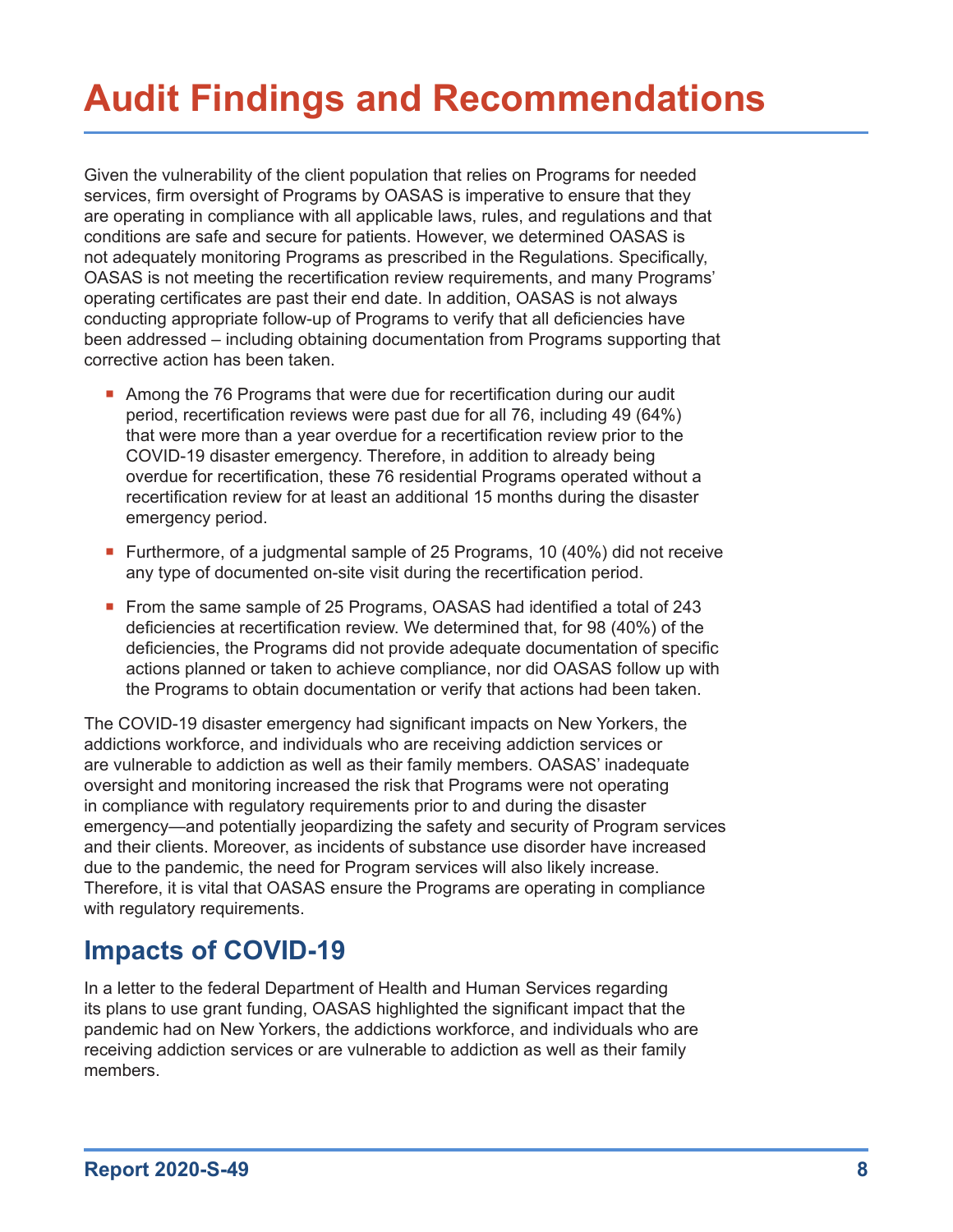<span id="page-9-0"></span>OASAS noted elevated levels of harmful substance use as a result of the pandemic and the related health consequences. For example, OASAS cited studies that found overall increases in alcohol consumption among adults, increased substance use because of COVID-19, and an increase of 30 to 50% for alcohol-related liver disease hospital admissions. OASAS noted that, after 2 years of decline, there were 4,415 drug overdose deaths in the State from September 2019 to August 2020, which was 24% higher than for the period September 2018 to August 2019 and the highest for any 12-month September–August period. Additionally, OASAS emphasized that housing and residential options are essential to support long-term recovery.

In March 2020, OASAS issued guidance for admissions and continued stays in community-based residential settings. This was meant to enhance the ability of OASAS-licensed residential programs to optimize individual and staff safety during the ongoing COVID-19 crisis, while maintaining access for individuals to critical addiction services and supports. The guidance provided criteria that prioritized admissions to individuals with specific needs, in order to reduce the capacity in community-based residential settings. OASAS rescinded these criteria in June 2021.

### **Timeliness of Recertification Reviews**

Based on our analysis of recertification review dates, recertification ratings, operating certificate end dates, and other documented visits for 96 Programs, we determined that OASAS is not meeting the recertification review timing requirements, as prescribed in the Regulations, and many Programs' operating certificates are past their end date. Due to the COVID-19 pandemic and its impact on OASAS' ability to perform on-site visits at the Programs, all of our analyses were performed using the end date of March 1, 2020. (Note: Programs would not have received an on-site inspection during the COVID-19 disaster emergency period, resulting in at least an additional 15 months that a recertification review was overdue.)

For each Program, we used the date of the last recertification review and the related recertification rating to calculate the due date for the next recertification. Of the 96 Programs, 76 Programs were due for recertification. (For the other 20 Programs, 17 recertification reviews were due during the COVID-19 pandemic; the other three were not due until 2022.) For 76 Programs, the recertification review was overdue. Of these:

- 25 recertification reviews were between 2 months and 1 year past due.
- 28 recertification reviews were between 1 and 2 years past due.
- 16 recertification reviews were between 2 and 3 years past due.
- 5 recertification reviews were more than 3 years past due.
- **2** Programs never received a recertification review, according to OASAS data.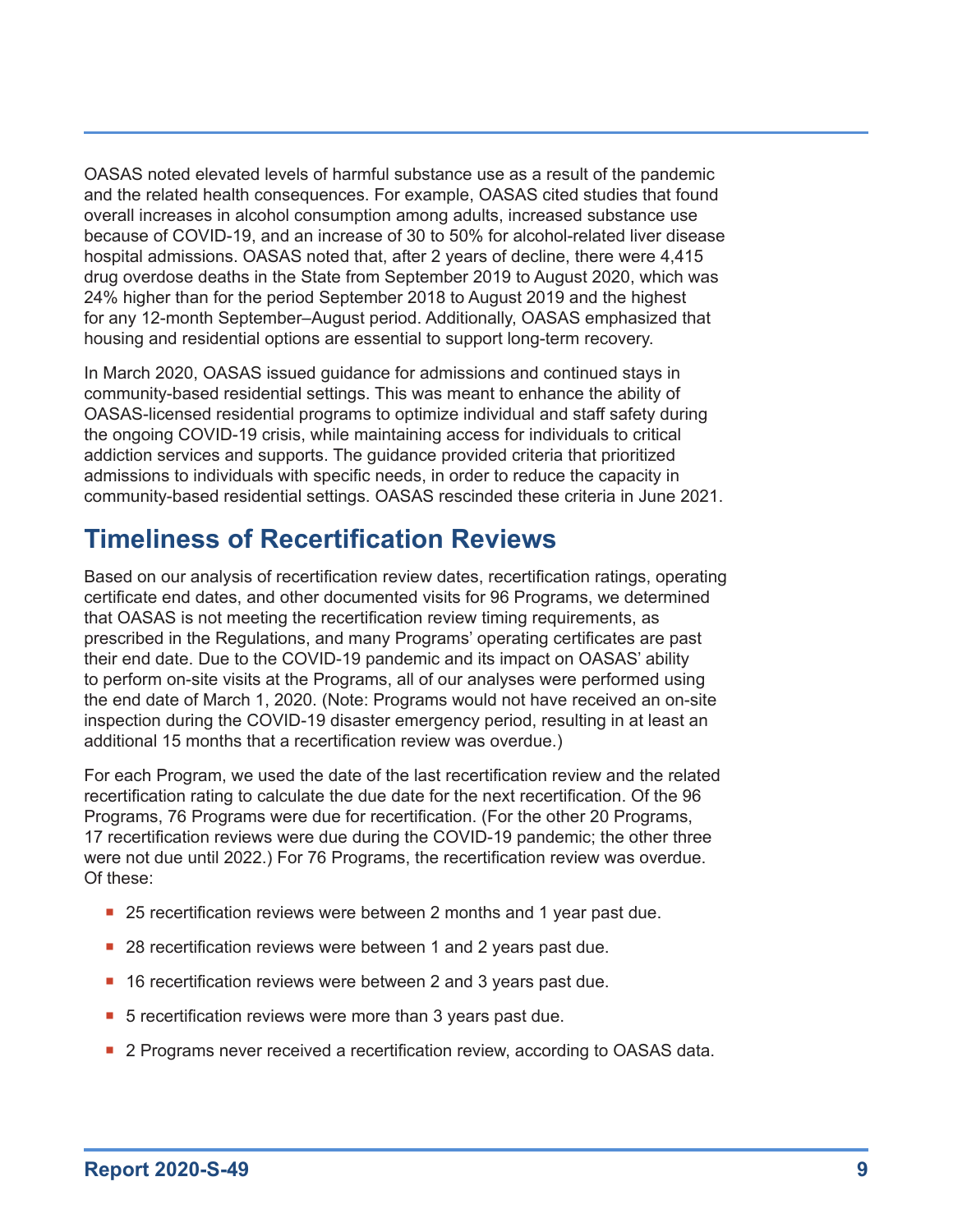We also found that many of the certification end dates from OASAS were pushed beyond the date that would have been required based on OASAS' scoring system. By our calculation, 77 of the 96 Programs' operating certificates (80%) should have expired prior to the date OASAS provided, including 39 (51%) whose operating certificate should have expired at least 6 months before the date provided by OASAS.

OASAS officials stated that, due to the residential redesign and to motivate providers to convert to a Part 820 program, they allowed an interim certification period, which extended the operating certificate end date to December 31, 2018 for many Programs. However, by extending the operating certificate end date, OASAS created a longer gap between recertification reviews and possibly any on-site inspection. For example, after its recertification review on July 16, 2014, which resulted in a 2-year recertification, one Program was due for its next recertification review by July 16, 2016. OASAS' interim certification then extended the Program's end date to December 31, 2018. However, as of March 1, 2020, this Program still had not received a recertification review more than 3½ years after its original end date and at least another 15 months as a result of the pandemic.

Based on the operating certificate end dates that OASAS provided, 86 Programs were due for recertification; the other 10 Programs' operating certificates expired after the COVID-19 pandemic began. We determined that 80 of the 86 Programs' operating certificates were past due by at least 2 months, including 51 that were between 1 and 2 years past due.

OASAS officials attributed the delay in recertification reviews largely to the residential redesign. By the end of 2017, operating certificate renewals and recertification reviews for all Part 819 programs were put on hold in the hope that they would convert to a Part 820 program. OASAS officials further stated that the residential provider conversion to Part 820 programs has been much slower than expected, in large part due to increased medical staffing, processes, and requirements that providers were reluctant to comply with. These issues notwithstanding, we reiterate that the recertification review requirements established by the Regulations ensure that any regulatory deficiencies would be identified and addressed in a timely manner. OASAS' decision to not do recertification reviews – and disregarding the requirements in the Regulations – increased the risk that deficiencies would go unidentified and not be addressed in a timely manner.

OASAS officials also stated that, although they are behind in many recertification reviews, they are in constant contact with the Programs. Officials provided dates of other types of documented reviews they conducted, such as regional office and focused reviews. However, these reviews, which are done on an as-needed basis and may relate to a specific health or safety issue, do not have all of the elements of a full recertification review. Furthermore, we selected a judgmental sample of 25 Programs and determined 10 (40%) did not receive any type of documented on-site visit during the recertification period. For example, at its last recertification review on December 14, 2017, one Program received a non-compliance rating, which required its next recertification review to be performed within 6 months, by June 12, 2018.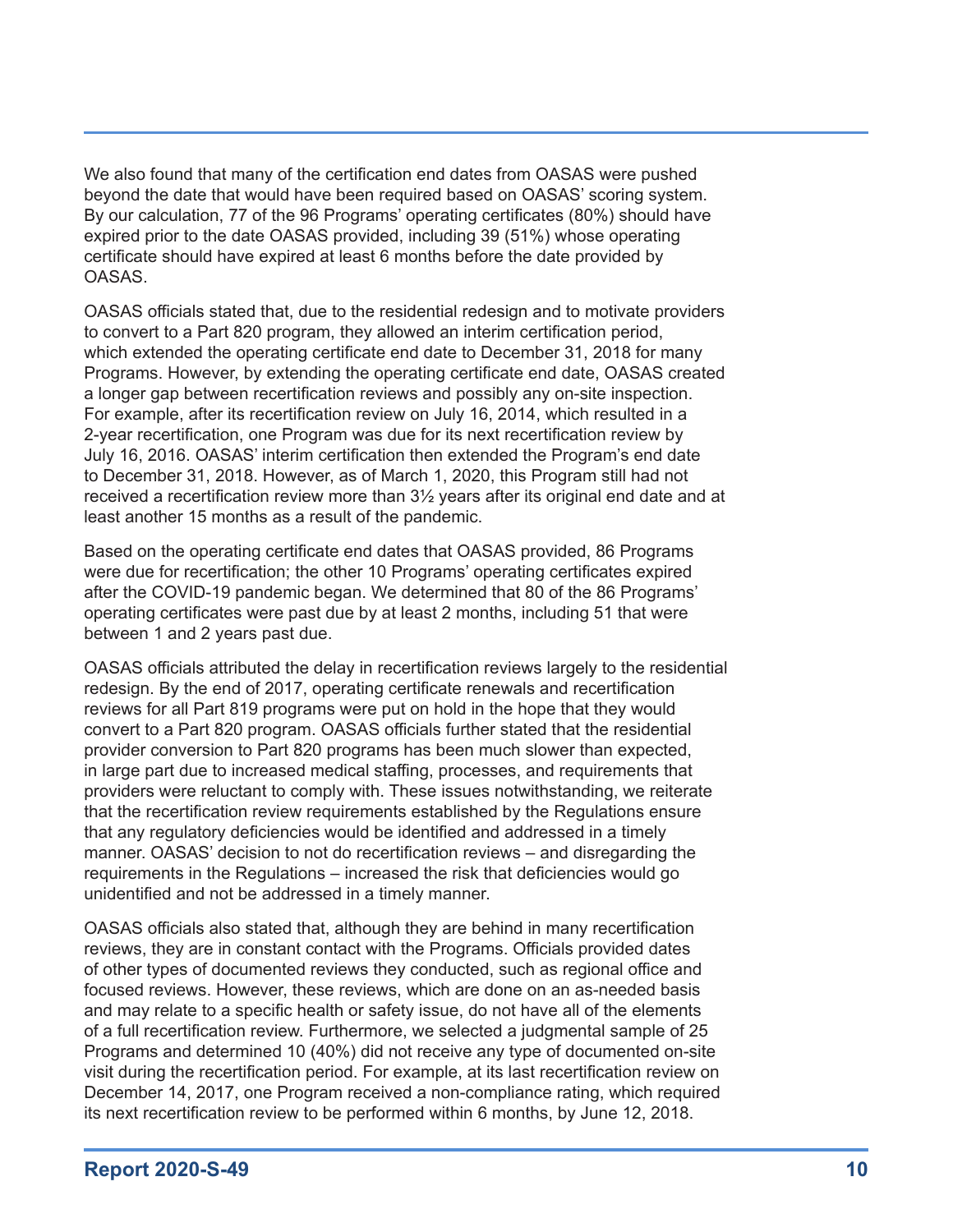<span id="page-11-0"></span>However, OASAS has not performed a recertification review or any other on-site review since. As of March 1, 2020, we determined OASAS has not conducted an onsite visit at this non-compliant Program for 628 days. This Program would not have had an on-site review during the pandemic, thus extending the lag at least another 15 months.

Additionally, OASAS performs annual performance reviews for Programs that receive State funding. The 50 Programs (of the 76 Programs due for recertification during our audit period) that are State funded received an annual performance review. However, these are desk reviews, which do not include an on-site observation and, therefore, do not monitor the conditions of the Programs. OASAS officials stated that there are ongoing contacts, numerous program visits, walk-throughs, and meet-andgreet sessions with new agency management by OASAS regional office Program managers or coordinators. However, OASAS could not provide documentation of these additional visits or contacts; therefore, we were unable to assess whether they occurred.

### **OASAS Follow-Up on Program Deficiencies**

To determine if OASAS adequately followed up on the deficiencies identified in its recertification reviews, we used the same judgmental sample of 25 Programs discussed previously. Our sample was selected using the most recent recertification review dates, compliance ratings, and regional locations. For these Programs, OASAS identified a total of 243 deficiencies at their most recent recertification reviews. However, we found that the Programs did not provide adequate documentation addressing, and OASAS did not sufficiently follow up on, 98 of the 243 deficiencies (40%). For example:

- OASAS found active case records where the consent to release confidential information was not completed properly. In its CAP, one Program responded that "all staff has been retrained in proper use of electronic health record consent form." OASAS was not provided any additional information and did not follow up to verify that this training took place.
- One Program did not have written policies and procedures approved by the Board of Directors that address staff plans and cooperative agreements with other service providers. In its CAP, the Program responded that "these written policies and procedures will be reviewed at the next Board of Directors' meeting." No additional information was provided, and OASAS did not follow up to verify that the policies and procedures were reviewed by the Board of **Directors**

Without documentation from Programs to support their corrective actions, or any follow-up by staff to verify such action, OASAS does not have adequate assurance that the Programs have corrected their deficiencies and are operating in compliance with Regulations, potentially jeopardizing the safety and security of Program services and their clients. Moreover, as incidents of substance use disorder have increased as a result of the pandemic, the need for Program services will likely increase.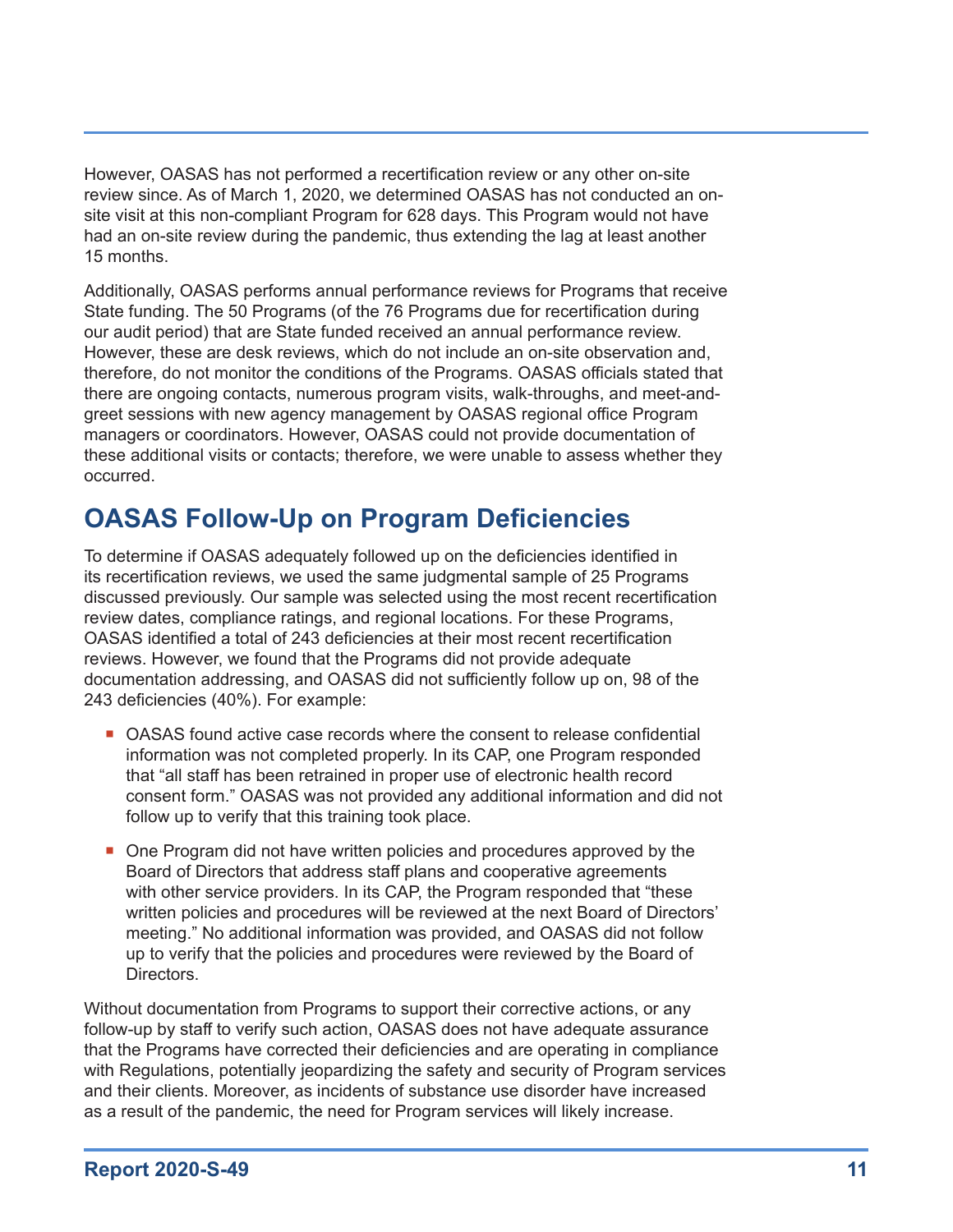<span id="page-12-0"></span>Therefore, it is vital that OASAS ensure the Programs are operating in compliance with regulatory requirements.

### **Recommendations**

- **1.** Perform recertification reviews for all Programs that are overdue.
- **2.** Implement an effective monitoring system to ensure that all recertification reviews are performed timely.
- **3.** Implement procedures to ensure that OASAS staff conduct appropriate follow-up of Programs with deficiencies identified during recertification reviews.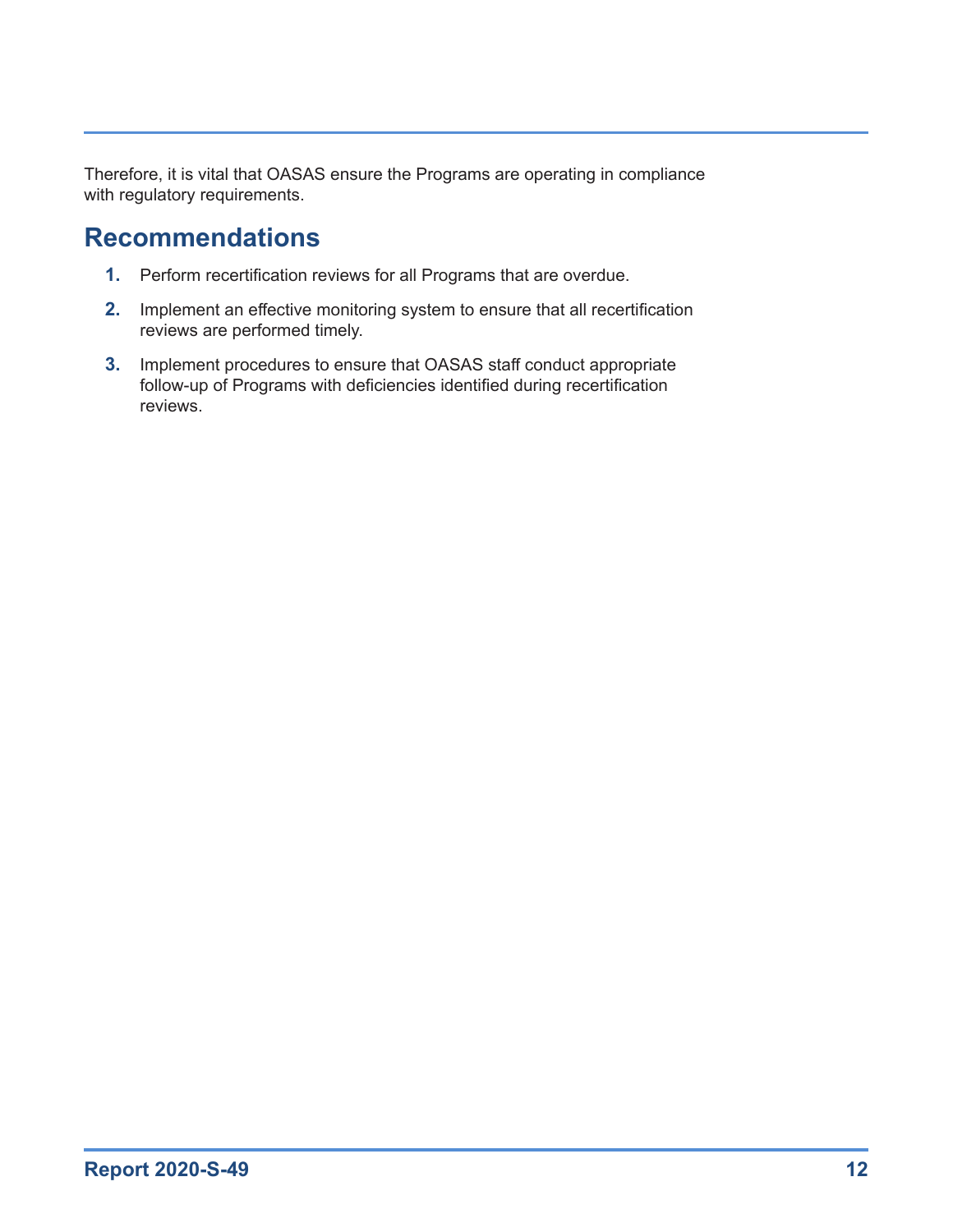# <span id="page-13-0"></span>**Audit Scope, Objective, and Methodology**

The objective of our audit was to determine whether OASAS properly monitored its residential services to ensure the conditions are safe and secure for patients. The audit covered the period from April 2017 through February 2021, and also included the most recent recertification review performed at each Program, some of which were prior to April 2017. In addition, we included publicly available COVID-19–related information through June 2021. This information included memos from OASAS to Programs and a letter from OASAS to the federal government regarding its plans to use grant funding.

To accomplish our audit objective and assess internal controls related to our objective, we reviewed relevant laws, regulations, policies, and procedures, as well as OASAS guidance relating to Program recertification reviews. We interviewed OASAS officials and regional office staff to gain an understanding of their practices related to recertification reviews and to obtain the relevant data that is used to monitor the Programs.

Our audit reviewed OASAS' oversight over CR and SL services. We obtained recertification review data from OASAS for these Programs. The original file contained 137 Programs; of these, 15 were excluded because they had already converted to Part 820 programs, and 26 were excluded because they were terminated during our audit scope. We performed three analyses of the remaining 96 Programs. To determine when the recertification review was due, we analyzed the data using the date the last recertification review was performed and the related recertification rating. To determine the correct operating certificate end date, we analyzed operating certificate end dates provided by OASAS and compared them to our calculations, which were based on the last recertification review and last rating on the recertification. We also performed an analysis using only the operating certificate end date provided by OASAS. Due to the COVID-19 pandemic and its impact on OASAS' ability to perform on-site visits of the Programs, all of our analyses were performed using an end date of March 1, 2020.

From the recertification review data, we selected a judgmental sample of 25 of the 86 Programs with an operating certificate that had expired as of March 1, 2020. Our sample was based on the Programs' most recent recertification date, their rating, and regional location. In choosing Programs judgmentally, we selected all the Programs in our population that received a non-compliant or minimal rating on their last recertification review. The remainder were judgmentally sampled from Programs that received a partial rating on their last recertification review. We used this sample to determine if OASAS adequately followed up on Programs' CAPs and obtained appropriate documentation. We reviewed recertification program review reports, CAPs, and any additional post-review follow-up documentation provided by OASAS. We also reviewed emails and correspondence between OASAS and the Programs, as well as documentation pertaining to other reviews conducted by OASAS, such as regional office reviews, focused reviews, and interim reviews. We also used this sample to determine if OASAS had performed any type of documented on-site visit during the recertification period. This sample selected was not projected or intended to be projected across the population as a whole. We were able to test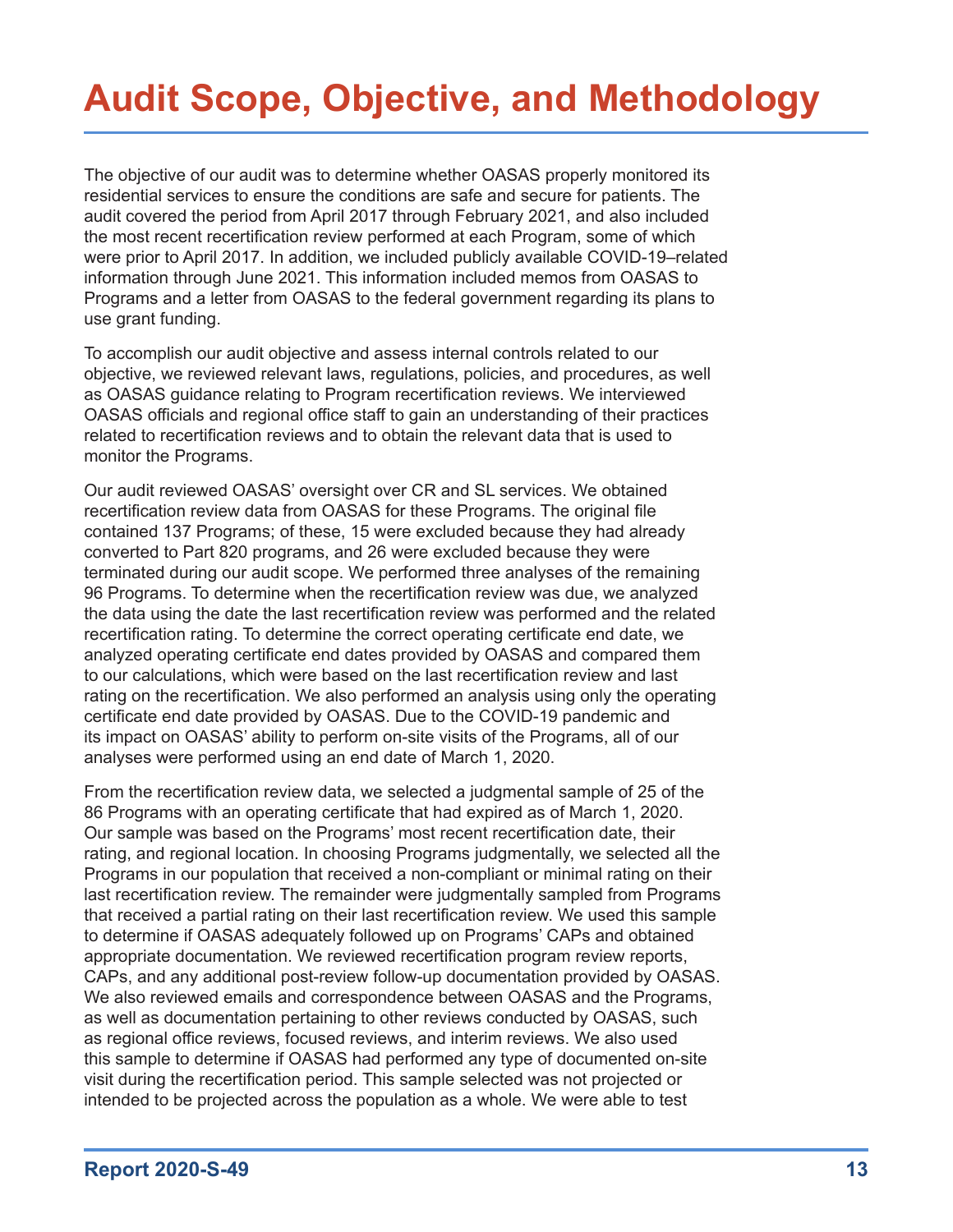the accuracy of the listing of treatment programs provided by OASAS, but not its completeness. As a result, we were not able to determine whether the listing was reliable. Nevertheless, we were able to use the data based on our determination as to whether OASAS was monitoring the Programs listed in the file we were provided. Due to the COVID-19 pandemic, we were unable to conduct our own visits and observations at these Programs and, therefore, could not perform our own assessment of the conditions of the Programs.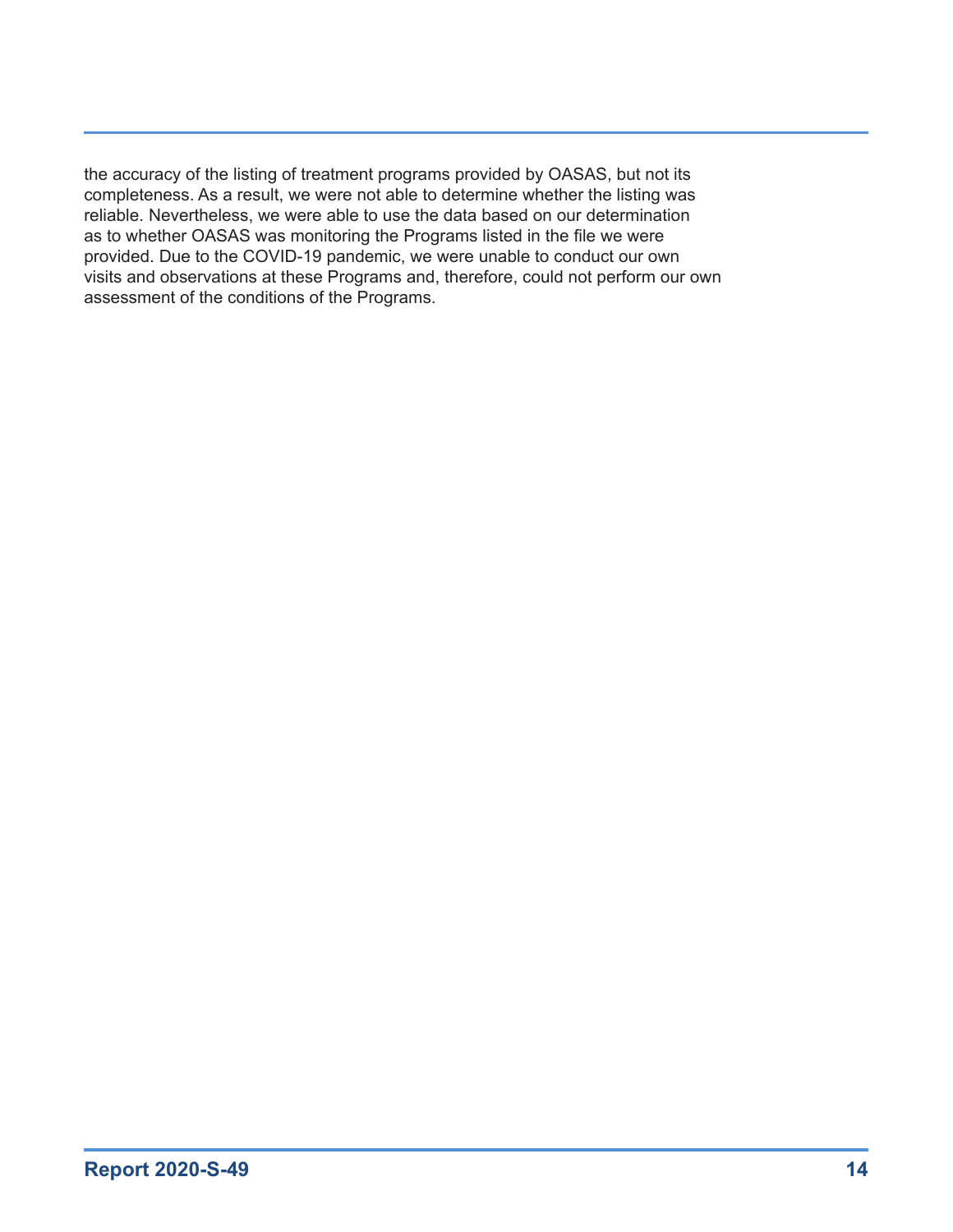### <span id="page-15-0"></span>**Authority**

The audit was performed pursuant to the State Comptroller's authority as set forth in Article V, Section 1 of the State Constitution and Article II, Section 8 of the State Finance Law.

We conducted our performance audit in accordance with generally accepted government auditing standards. Those standards require that we plan and perform the audit to obtain sufficient, appropriate evidence to provide a reasonable basis for our findings and conclusions based on our audit objective. We believe that the evidence obtained provides a reasonable basis for our findings and conclusions based on our audit objective.

In addition to being the State Auditor, the Comptroller performs certain other constitutionally and statutorily mandated duties as the chief fiscal officer of New York State. These include operating the State's accounting system; preparing the State's financial statements; and approving State contracts, refunds, and other payments. These duties may be considered management functions for purposes of evaluating organizational independence under generally accepted government auditing standards. In our professional judgment, these duties do not affect our ability to conduct this independent performance audit of OASAS' oversight and administration of Chemical Dependence Residential Services.

### **Reporting Requirements**

A draft copy of the report was provided to OASAS officials for their review and comment. Their comments were considered in preparing this final report and are attached in their entirety to the end of it, along with our own State Comptroller's Comment addressing certain OASAS statements. OASAS officials agreed with all three recommendations and indicated actions they would take to implement them.

Within 180 days after final release of this report, as required by Section 170 of the Executive Law, the Commissioner of the Office of Addiction Services and Supports shall report to the Governor, the State Comptroller, and the leaders of the Legislature and fiscal committees, advising what steps were taken to implement the recommendations contained herein, and where recommendations were not implemented, the reasons why.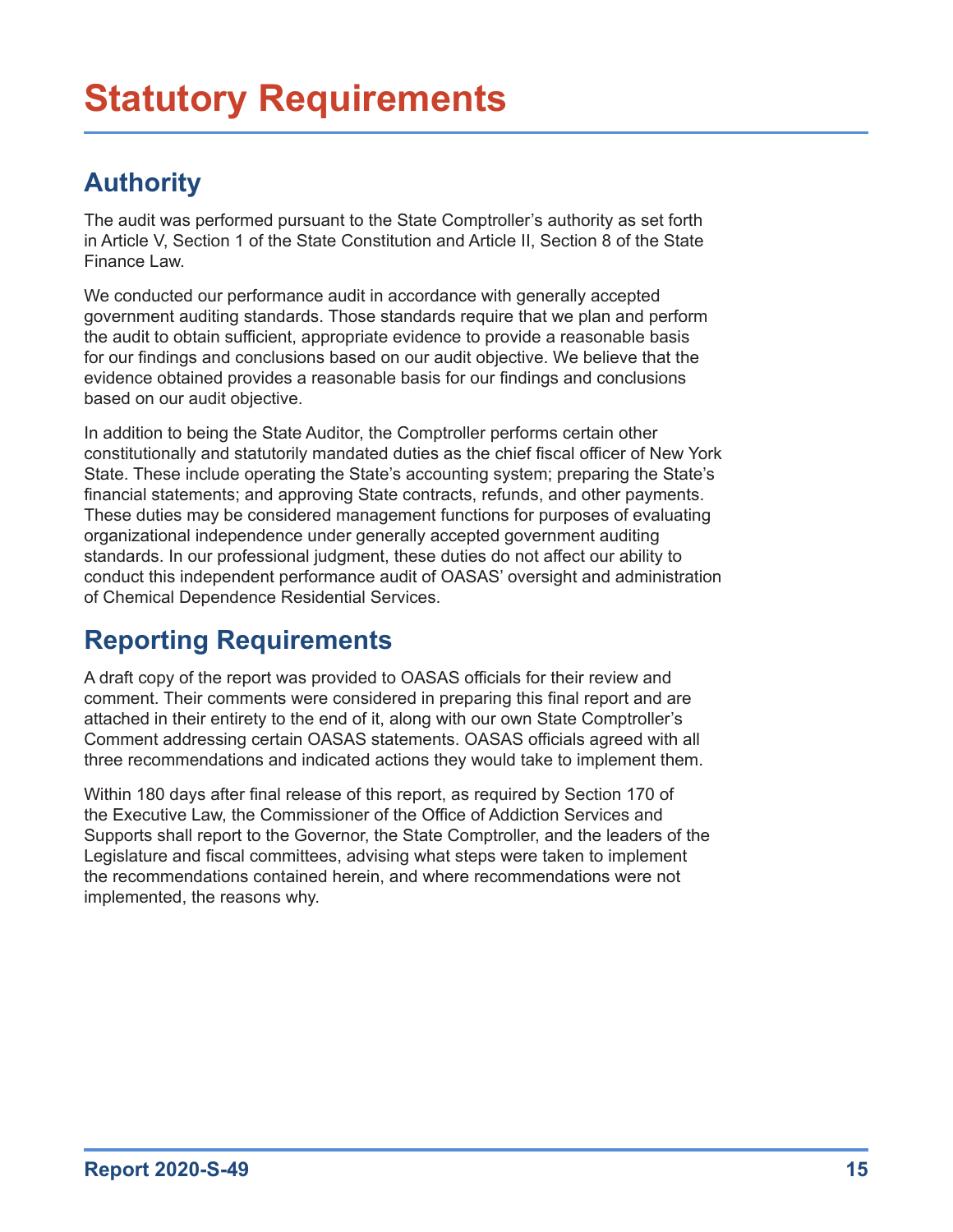## <span id="page-16-0"></span>**Agency Response**



**KATHY HOCHUL** Governor

October 28, 2021

Mr. Brian Reilly Office of the New York State Comptroller Division of State Government Accountability 110 State Street 11<sup>th</sup> floor Albany, NY 12236

Re: Response to draft audit report 2020-S-49

Dear Mr. Reilly:

Thank you for the opportunity to respond to draft audit report #2020-S-49 "Oversight of Chemical Dependence Residential Services." The NYS Office of Addiction Services and Supports (OASAS) acknowledges in several instances we did not meet the recertification review requirement set forth in the regulations governing residential providers certified pursuant to 14 NYCRR Part 819. As explained to the OSC auditors, in December of 2016, the provider community was advised that recertification reviews of Part 819 Chemical Dependence Residential Services would no longer be conducted, as providers of residential services were encouraged to focus on the submission of an application to be certified as Part 820 Residential Services programs. Providers were also advised that under the New York State Administrative Procedure Act (SAPA), current Part 819 Operating Certificates would remain in effect after the expiration date stated on the Certificate, pending definitive action by the OASAS.

OASAS offered the conversion to the new Part 820 model to approximately 200 eligible programs and required the submission of an application to move forward. In the early stages, very few programs applied and given the complexity of the changeover that required additional staffing and enhanced programming at various levels, the slower implementation was expected. OASAS reasoned that a pause in recertification of the Part 819 programs would allow providers time to focus their efforts on the steps necessary to make the desired transition, and free OASAS staff to assist providers in that transition. Ultimately, difficulty in finding qualified health practitioners to meet the new staffing requirements and limitations in available funding proved to be significant obstacles which then created a prolonged period without recertification reviews. Despite efforts by OASAS, the providers continued to struggle with the conversion to the Part 820 model throughout 2018 and 2019; and, since the onset of the Covid-19 pandemic 19 months ago, OASAS has not been able to conduct any on-site recertification visits.

1450 Western Avenue | Albany, New York 12203-3526 | pasas ny gov | 518-473-3460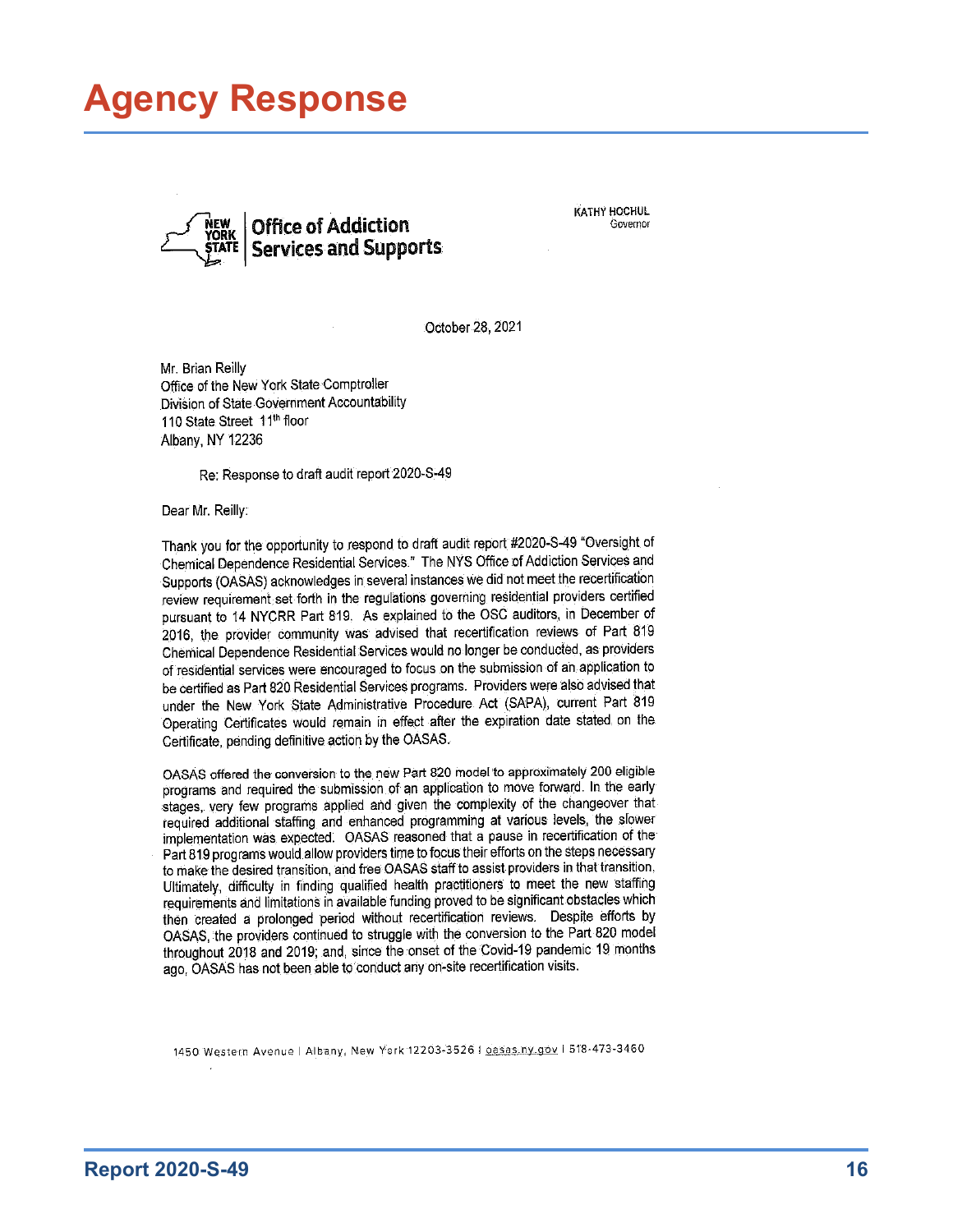Although recertification reviews did not occur, OASAS respectfully disagrees with the inference that no oversight or monitoring of Part 819 programs occurred during the audit period. Recertification reviews are only one of several means of provider/program oversight employed by OASAS. OASAS also conducts regular interim regulatory compliance reviews, fiscal reviews, and examinations of the providers' financial records. In addition, every year funded programs undergo Program Performance Reviews that evaluate performance and spending in the previous year, as well as assist in formulation of a budget for the upcoming year. Further, complaints and incidents reported to the Vulnerable Persons Central Registry (VPCR) are promptly addressed with all providers. Additionally, throughout the COVID-19 pandemic, OASAS increased its performance of desk reviews of all relevant, available information and if any of our monitoring revealed the health and safety of clients was potentially at risk, immediate on-site visits were conducted to assure the safety of individuals. Finally, we continued to use data to evaluate our providers and identify outliers that may need enhanced OASAS oversight.

#### **Recommendations:**

#### Perform recertification reviews for all Programs that are overdue.

On September 28, 2021, OASAS announced that Part 819 residential providers' recertification reviews would begin effective immediately. These unannounced visits have begun, and approximately 10 recertification reviews have been completed. There are an additional 40 Part 819 recertification reviews that have been scheduled during the 4<sup>th</sup> quarter of 2021. These reviews will be prioritized and will continue into 2022.

#### Implement an effective monitoring system to ensure that all recertification reviews are performed timely.

At the beginning of each month, a report is auto-generated detailing the expiring operating certificates that are due for renewal. From that listing, based on the certification expiration dates, the OASAS Program Review unit, in consultation with Regional Office District Directors and Program Coordinators, develops a schedule of provider visits. The Regional Office also reviews the renewal list on a quarterly basis with the OASAS Certification bureau. The process in place is sufficient and appropriate to ensure that operating certificates are evaluated and renewed on a timely basis; and, as explained, the delay in doing so was attributed to attempts to motivate the migration of providers to a more effective level of care. In the event any reviews are suspended or delayed in the future, OASAS will ensure the monitoring system flags such reviews as outstanding and staff will follow up. Absent extenuating circumstances, OASAS will ensure going forward that all recertification reviews are conducted on a timely basis and that programs convert to the 820 model.

1450 Western Avenue | Albany, New York 12203-3526 | oasas.ny.gov | 518-473-3460

#### [Comment 1](#page-19-1)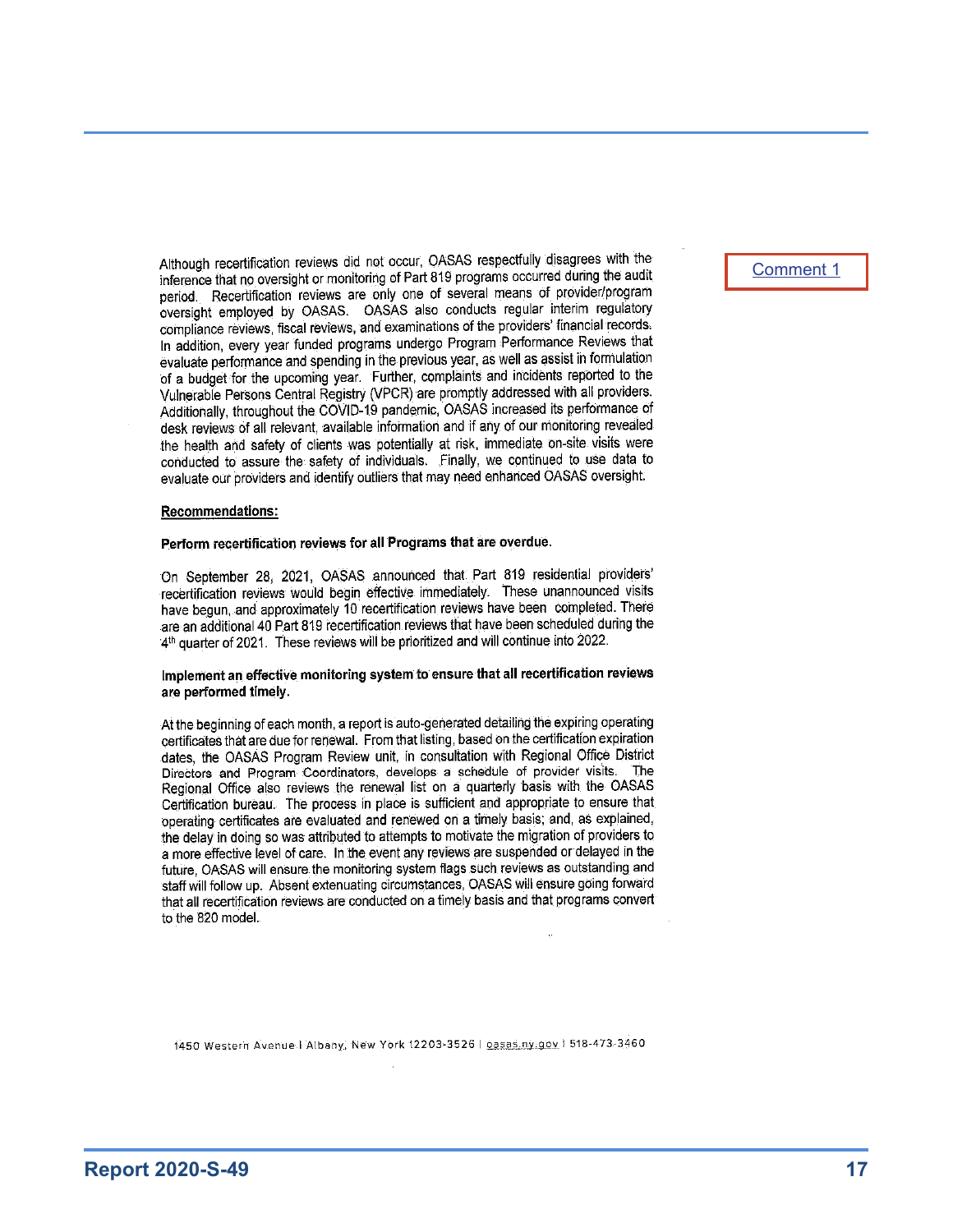#### Implement procedures to ensure that OASAS staff conduct appropriate follow-up of Programs with deficiencies identified during recertification reviews

On July 12, 2021, the OASAS Regional Office conducted a staff training to ensure that any Corrective Action Plan (CAP) submissions are reviewed in a timelier manner, and also enlisted the resources of other OASAS bureaus to assist with any appropriate follow up. OASAS requires a CAP to be submitted 10 calendar days after the recertification review exit conference occurs. The CAP should establish the steps and time frames under which the cited compliance deficiencies will be corrected and indicate the person responsible for ensuring that corrective action is implemented. The CAP should identify which actions will be undertaken to correct deficiencies, as well as how they will be monitored in the future, to ensure that deficiencies do not recur. Operating Certificates are not renewed until the CAP is received and deemed acceptable. Furthermore, OASAS is currently reviewing its processes to explore opportunities for follow-up visits which focus on the impacts made by approved CAPs.

Very truly yours,

Trisha R. Schell-Guy General Counsel

cc: Sean Byrne Manny Mosquera Steven Shrager Trishia Allen Keith McCarthy Zoraida Diaz Kim Benshoff

1450 Western Avenue | Albany, New York 12203-3526 | pasas.ny.gov | 518-473-3460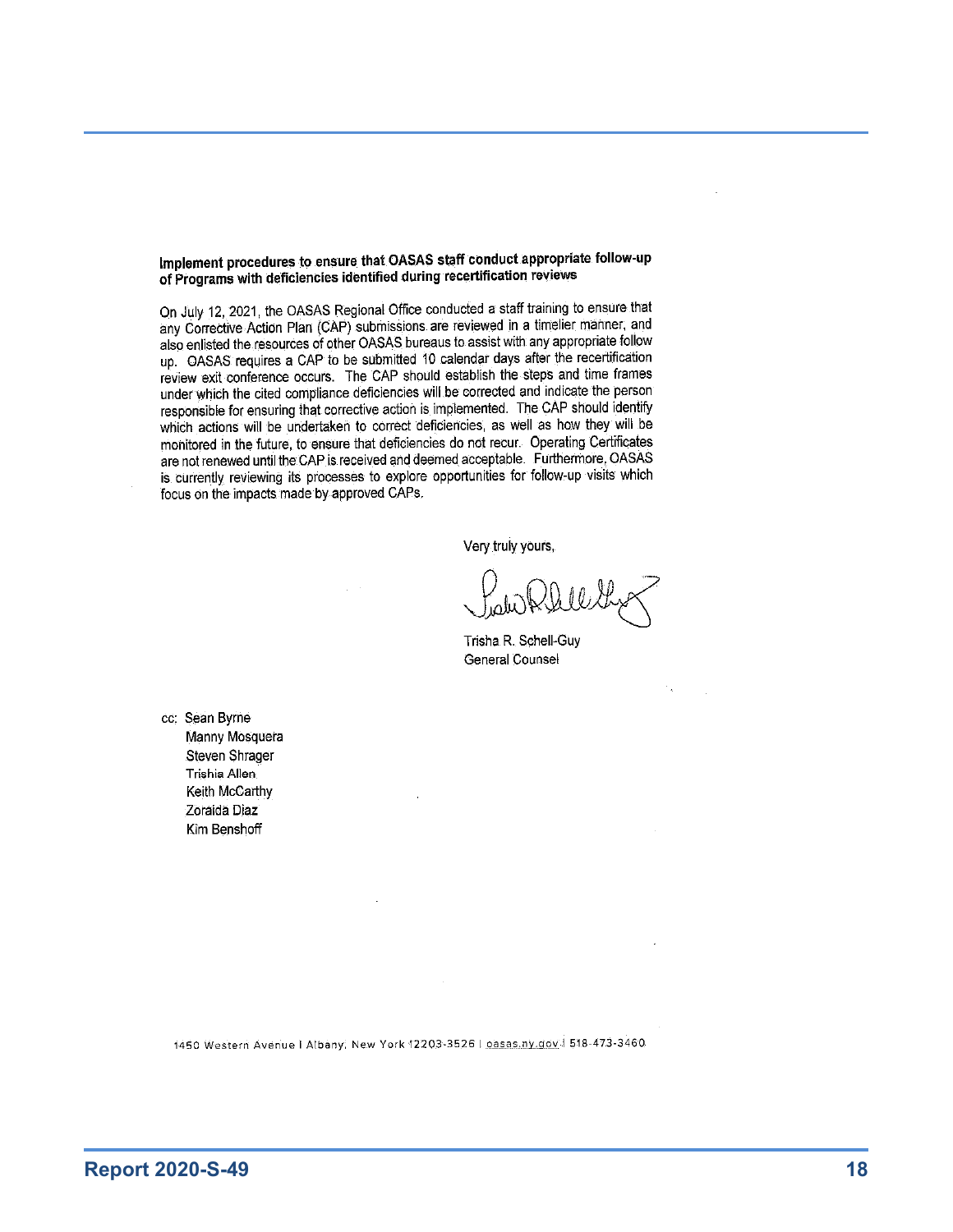## <span id="page-19-0"></span>**State Comptroller's Comment**

<span id="page-19-1"></span>**1.** Our audit concluded that OASAS is not adequately monitoring Programs as prescribed in the Regulations. The Regulations require recertifications reviews and such reviews were not conducted.